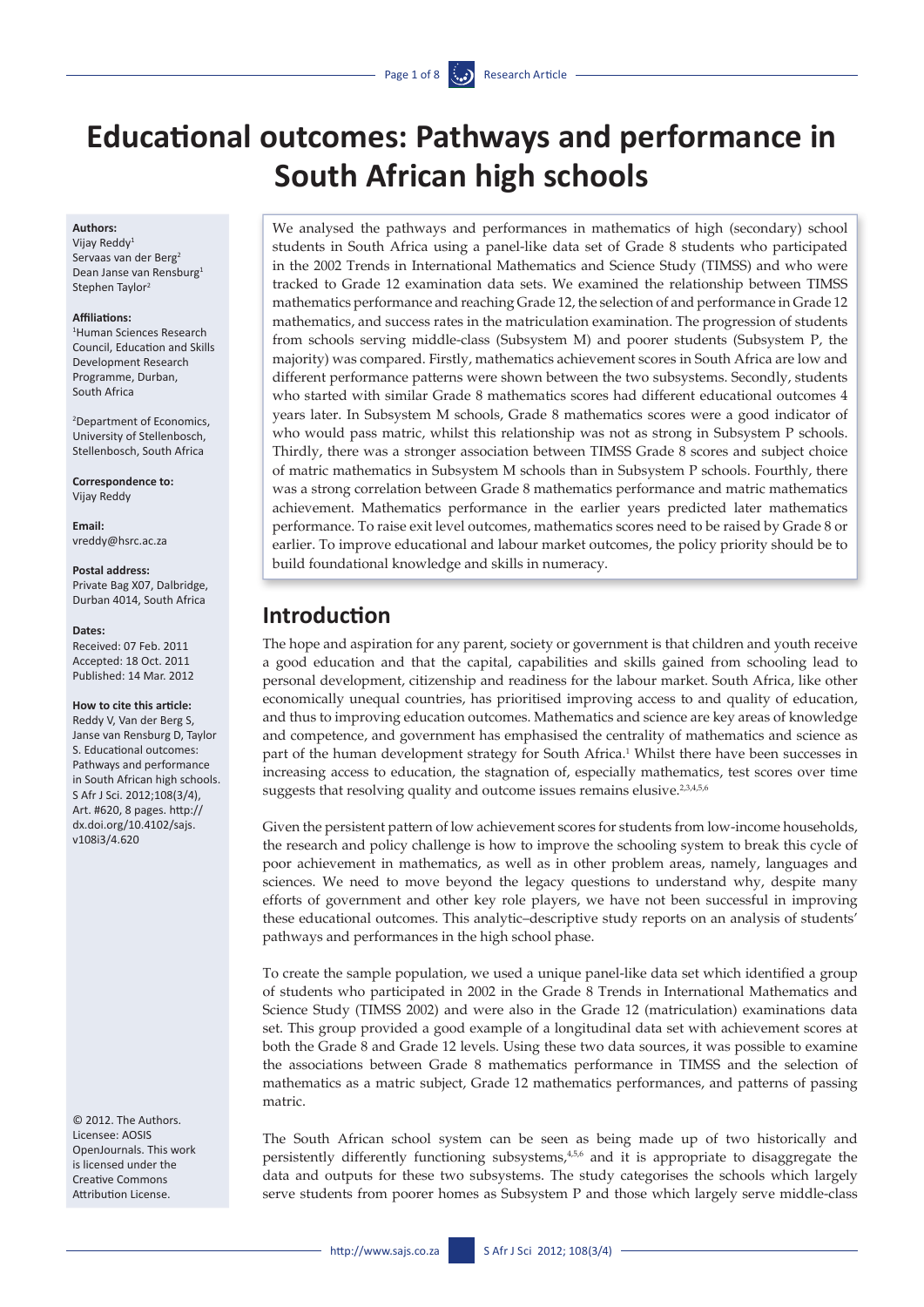students as Subsystem M. Subsystem P schools, which are the majority (80%), refer to schools which historically served Black African students in South Africa during the apartheid era. These schools were provided with the fewest resources and still bear the scars of that legacy; they are located in areas occupied by low-income households. These schools cater for a majority of students for whom the language of instruction (English) is their second or third language. By contrast, schools which were categorised as Subsystem M schools were historically attended by White and Indian students (we use the race terms in this article to reflect the historical resourcing patterns to different groups). These schools were better resourced under apartheid, are generally located in higher-income areas, and the majority of their students study in English as their first language. These schools constitute about 14% of the schools in the country. Because of their heterogeneity, and because they did not fit well into the two categories, for this analysis we ignored the schools that were attended historically by Coloured students.

# **Education outcomes: Student pathways and performances**

Through an analysis of students' mathematics pathways and performances in the high school phase, this article provides new insights into educational outcomes in an unequal system. Firstly, we reviewed research analysing largescale achievement data sets which identified determinants of educational quality and outcomes and, secondly, we reviewed research using panel data sets containing cognitive scores to examine student pathways and performances over time.

Since the 1970s, the availability of large-scale representative data sets, with information on student academic achievement, has provided an opportunity to undertake statistical or econometric analyses that can identify variables subject to policy control which can influence student cognitive achievement. Analyses to identify these key determinants using education production–function models<sup>7,8,9,10</sup> or school effectiveness or school improvement models<sup>11,12,13,14</sup> for a quality education, have been undertaken in both highincome and low-income country contexts.

Although these studies have advanced our understanding of the education process, there are limits to how they can advance our understanding of the determinants to improve education outcomes. These limitations apply even in highincome countries with good quality data and less extreme educational inequality, and where the basic inputs are in place.15 In developing country contexts, where achievement scores are low and where the basic educational components are not in place, results from these statistical analyses are sometimes less informative regarding what could make a difference in achieving quality education.15 There are limitations to statistical analyses and modelling from large achievement data sets: they can only show a 'snapshot' of a school at any particular time<sup>16</sup>; there is a lack of agreement on

the determinants of educational quality<sup>15</sup>; there is a danger of reductionism and invalid specification of causality inherent in school effectiveness studies<sup>17,18</sup>; the determinants of improved education quality identified are more effective in already well-performing schools $19$ ; and there is a concern that these studies do not deal adequately with social class in the analysis.12 Extending the analysis, especially in low-income countries, from a snapshot to a longitudinal framework, provides possibilities for a different insight on how to improve achievement outcomes.

There have been only a few investigations of the pathways and performances of school students over time. However, with an increasing number of large and representative panel data sets, a body of literature is developing. Panel studies have been undertaken on student pathways in relation to progression through an educational system<sup>20,21,22</sup>; to educational and career aspirations<sup>23,24,25,26,27</sup>; to aspirations, performance and transition from school to post-school institutions; and to labour markets and employment.10,28,29,30,31,32 The few panel studies that have included cognitive or academic performance data have been used to analyse academic performance patterns over time, thus predicting patterns of future performance.<sup>33,34,35,36,37</sup>

The main findings that emerged from the review of panel data sets which included cognitive and achievement data were, firstly, that performance in earlier years predicts later performance; and, secondly, that gaps in cognitive ability emerge during early childhood as a consequence of differences in family background and, over time, these gaps widen.34,36,38 Thirdly, children with educated and wealthy parents who score poorly in the early tests tend to catch up, whereas children with lower educated and lower-income parents who score poorly are unlikely to catch up.33,35

The early years of one's life are an important phase for promoting cognitive development and the acquisition of foundational knowledge and skills. Many poor children fail to reach their potential cognitive development because of deficiencies in their early development. Heckman<sup>38</sup> reports that, in the USA:

going across income groups, gaps in cognitive ability emerge early in the life cycle and widen slightly in the early years of schooling. They stay constant after the age of eight, and school environments play only a small role in accounting for, narrowing or widening the gaps.

In Britain, Feinstein<sup>33</sup> found that pre-school development tests provided a strong indication of a child's later educational success and that this success was largely attributable to family background. Children with educated and wealthy parents who scored poorly in the early tests tended to catch up, whereas children with lower educated and lower-income parents who scored poorly were unlikely to catch up, and were an at-risk group. A subsequent study by Blanden and Machin<sup>35</sup> corroborated these findings. Children born in 2000 to the lowest income households who had scored some of the best results in tests at age three had, by the age of five, lost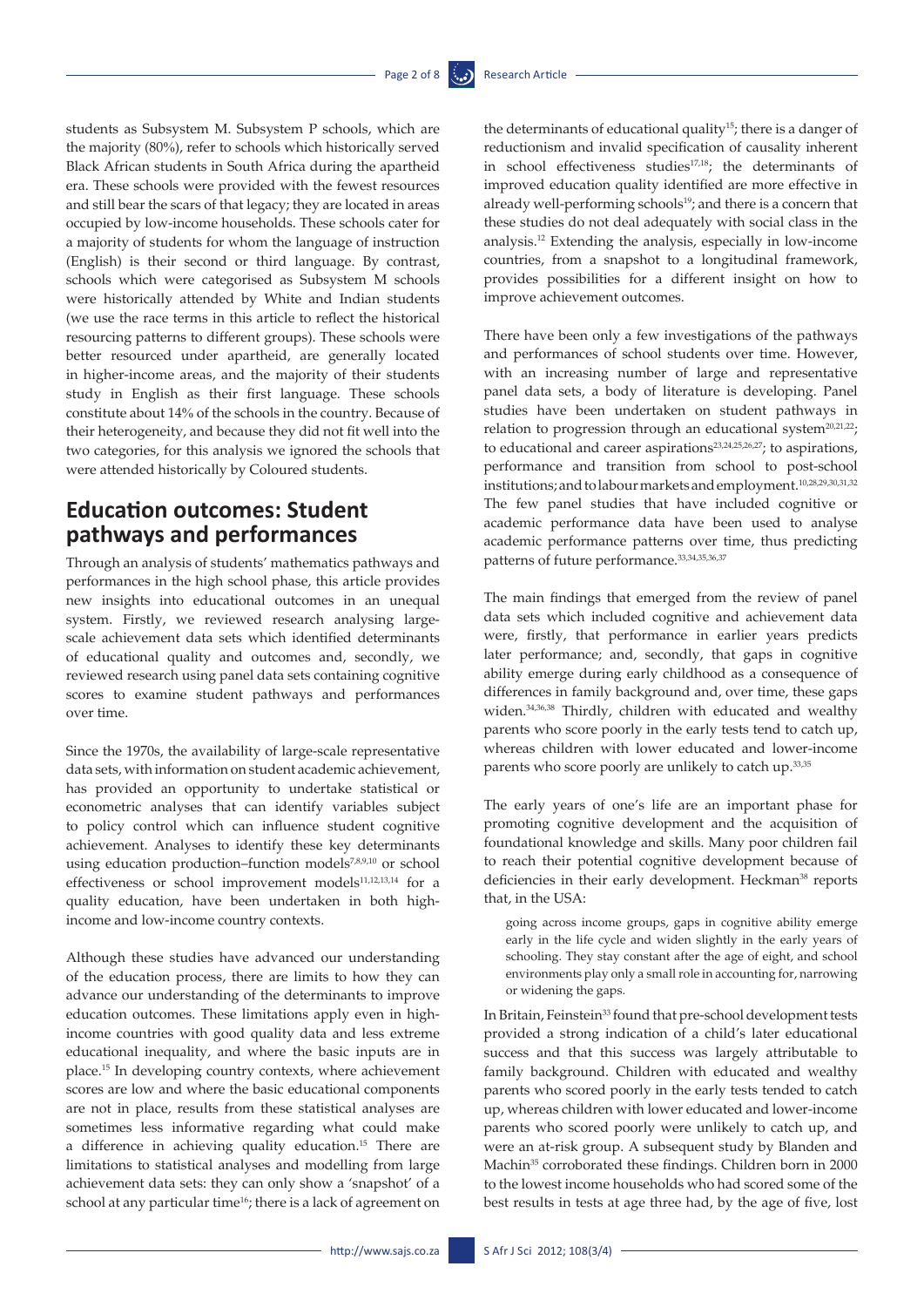much of their early advantage. By age seven, these youngsters were overtaken by children from the wealthiest homes who were bottom in the tests at age three. The gap in the average percentile ranking in the tests between high achieving children from poor backgrounds and low achieving children from affluent backgrounds had shrunk from more than 70 percentiles at age three to 20 percentiles by age five.

In the unequal South African school system, the rate of grade progression is considerably higher amongst students within historically White schools (Subsystem M) than amongst those in historically Black schools (Subsystem P). For example, Lam et al.37 found that 84% of White students who were in Grades 8 and 9 in 2002 successfully advanced three grades by 2005 compared with only 32% of Black African students. Furthermore, Lam et al.37 demonstrated that grade progression in the schools typically attended by Black students was poorly linked to actual ability (as measured by assessment items) and learning. They found that baseline literacy and numeracy scores strongly predicted grade progression between Grades 8 and 11 for White and Coloured students, but weakly predicted progression for Black students. In contrast, no racial differences were found in the relationship between baseline scores and passing the matric examination, which is nationally standardised. They therefore propose that grade progression within schools attended by Black children is characterised by a considerable degree of randomness, with the consequence of high enrolment despite high rates of failure.

We know little about the patterns of cognitive development and mathematical performance over time. Given the limited literature in South Africa that uses panel data to track student academic performance, this study adds to the literature by using mathematics achievement data from two different time periods in two grades, as well as aggregate performance data from Grade 12, and analyses the pathways (subject choices) and performance patterns of students in school.

# **Methodology**

Panel studies measure the same sample of respondents at different times, and can reveal shifting attitudes or patterns of behaviour over time. They are thus useful in predicting long-term or cumulative effects.<sup>39</sup> This panel-like study tracks the sample of Grade 8 students who participated in TIMSS 2002 to the Grade 12 examination data set.

South Africa participated in the TIMSS in 2002. The study collected mathematics and science achievement data from 8952 Grade 8 students in the country<sup>5</sup> and created a record of the name, date of birth and school attended in 2002 for each student who participated in the study. Grade 12 is the last year of schooling, during which students sit for a public, common examination (called matric). For the purposes of this study, the Department of Education allowed access to the matriculation 2006 and 2007 databases; these were searched for TIMSS 2002 participants. A total of 2734 (30.1%) unique student records from the TIMSS 2002 Grade 8 data set

were found in the matric 2006 and 2007 data sets (repeaters were found in both the 2006 and 2007 matric databases). The General Household Surveys (GHS) of 2005 and 2006 calculated the progression rate from Grade 8 to Grade 12 as approximately 57%. This rate provides an indication of how many students were mistakenly not tracked to matric as a result of the imperfect matching process. Similarly, expected progression rates for each race group in our data were obtained from the GHS data. These progression rates were then used to weight up those students identified in matric and to weight down those students not identified in matric. This weighting was done separately for each race group. The weighting procedure ensured that the proportions within our matric sample were broadly representative of the entire population of matriculants in South Africa. In our subsequent analysis, where appropriate, we present the weighted information.

We used the TIMSS 2002 and matric mathematics scores as the proxy measure of analytical skills. These analytical skills are highly valued and are important for an individual's personal, social and economic development. Students who were in Grade 8 in 2002 made a range of subject choice selections and could have traversed one of four pathways: not continued with schooling after Grade 8; continued to Grade 12 without mathematics; continued to Grade 12 with mathematics at standard grade; and continued to Grade 12 with mathematics at higher grade.

### **Results**

The panel-like achievement score data set provided a unique opportunity to examine (1) the relationship between Grade 8 and Grade 12 mathematics performance; (2) the extent to which TIMSS mathematics scores correlated with matric pass rates; and (3) the extent to which TIMSS mathematics scores informed matric mathematics selection and correlated with matric mathematics performance.

#### **Grade 8 and Grade 12 mathematics performances**

The matric pass rate of the Grade 8 group that reached Grade 12 was high at 72%. There was a high participation in mathematics (60%), although only 10% participated at the higher-grade level. Table 1 gives the average mathematics scores in TIMSS and matric for Subsystem P and Subsystem M schools.

Overall, Grade 12 mathematics performance was low, with the average standard-grade mathematics score being 25% and the average higher-grade mathematics score being 43%. The mean score in mathematics in Subsystem M schools was close to double that of students in Subsystem P schools at the standard grade, and more than double that at the highergrade level. The TIMSS scores were exceedingly low by international standards. The international mean has been set at 500 and the standard deviation across countries at 100. On average, including those who did not reach matric, the South African performance in TIMSS was more than two standard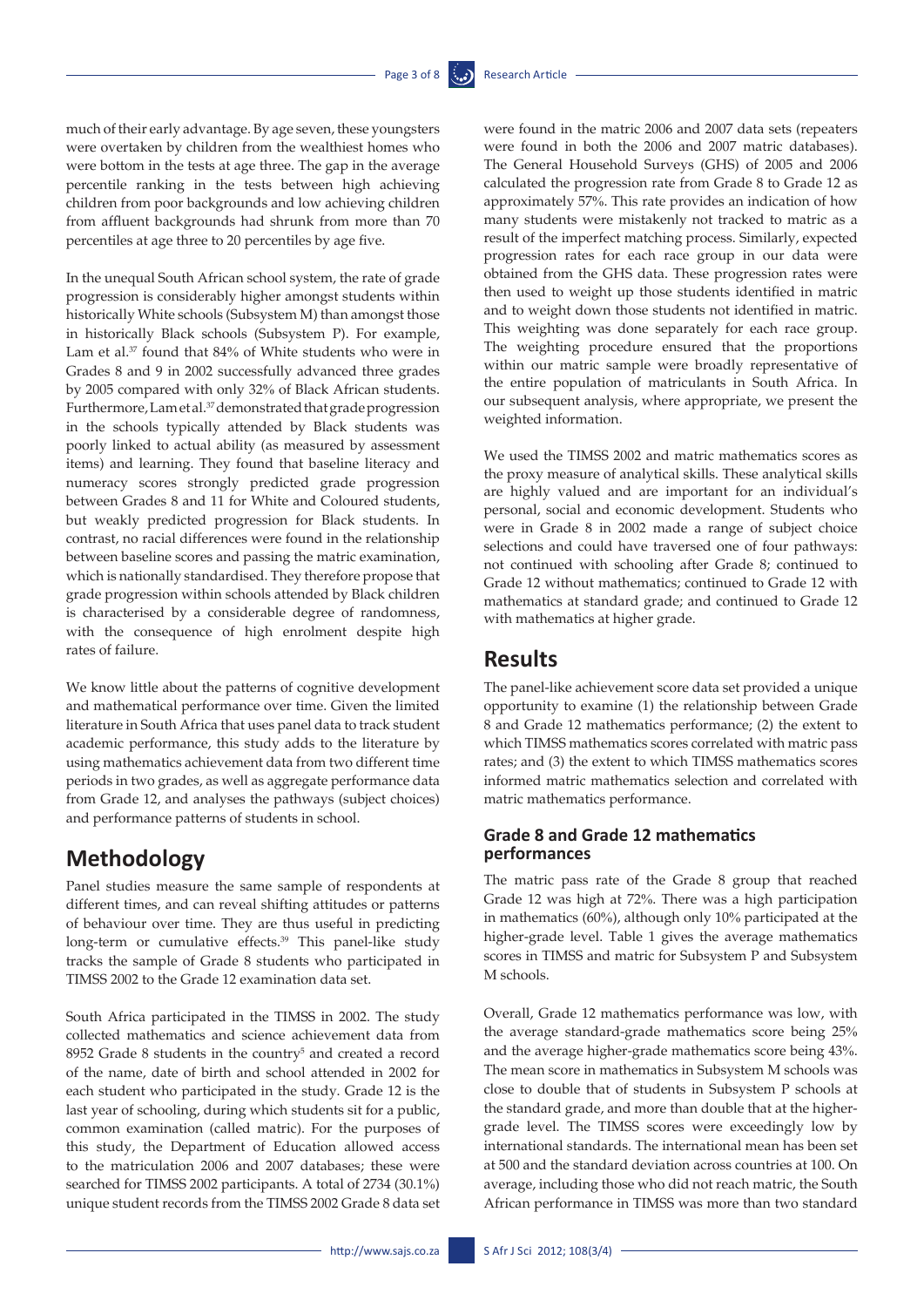| Assessment          |                                     | Standard grade                |             | Higher grade               |                               |             |
|---------------------|-------------------------------------|-------------------------------|-------------|----------------------------|-------------------------------|-------------|
|                     | <b>Average maths score</b><br>(9/0) | <b>Average TIMSS</b><br>score | Correlation | Average maths score<br>(%) | <b>Average TIMSS</b><br>score | Correlation |
| Subsystem P schools | 25                                  | 252                           | 0.29        | 30                         | 285                           | 0.46        |
| Subsystem M schools | 43                                  | 425                           | 0.5         | 63                         | 539                           | 0.47        |
| Overall             | 28                                  | 281                           | 0.45        | 45                         | 404                           | 0.71        |

**TABLE 1:** Matric mathematics performance by level and school subsystem.

TIMSS, Trends in International Mathematics and Science Study.

deviations below the international mean. Furthermore, there was a fair degree of correlation between the mean TIMSS and matric mathematics scores in the different cells. Notably, the correlation was better in Subsystem M schools and was greater for higher-grade than for standard-grade mathematics. It is also notable that students in Subsystem P schools with low Grade 8 mathematics scores often enrol for mathematics at the higher grade level. The mean TIMSS performance of students from Subsystem P schools who chose to do higher-grade mathematics in matric (TIMSS score 285) was considerably lower even than those Subsystem M students who elected to take standard-grade rather than higher-grade mathematics in matric (TIMSS score 425).

#### **TIMSS score and passing Grade 12 examinations**

Our initial hypothesis was that the TIMSS mathematics scores of students who reach matric, select mathematics as a subject and pass matric and mathematics would be higher than the scores of students who are not successful. We identified three distinct groups in the TIMSS data set, (1) those identified in the matric 2006 data set, (2) those identified in the matric 2007 data set and (3) those not identified in either data set (i.e. those that did not reach matric). The kernel density graphs of the TIMSS mathematics scores for the three groups allow a more detailed and nuanced picture of the mathematics starting point of the students (Figure 1).

As expected, the TIMSS modal mathematics score for those identified in the matric data sets was higher than that for those who could not be tracked to matric. The graph for the matric 2006 group displays a wide tail to the right, indicating that, in general, students who reached their matric year with consistent grade progression had higher TIMSS mathematics scores. An unexpected finding was the range of mathematics scores amongst the three groups, and the degree of overlap of the three graphs. It would seem that students starting with similar TIMSS mathematics scores at Grade 8 can have quite different outcomes 4 years later. Disaggregating the kernel density of TIMSS scores for Subsystem P and Subsystem M schools reveals a different pattern for these two sets of schools (Figure 2 and Table 2).

Students in Subsystem P schools, for both those identified and those not identified in matric year, had low TIMSS scores, with the difference of the mean TIMSS scores being 27 points (approximately one-quarter of a standard deviation). As indicated, scores were normalised to an international mean of 500 and a standard deviation of 100. The South African standard deviation is similar in magnitude. Subsystem M schools had higher TIMSS scores, and the difference between the mean TIMSS scores of those who did and those who did not reach matric was 36 points. In general, within both groups, it would seem that TIMSS Grade 8 mathematics scores did not differentiate clearly between those who did and those who did not continue to the matric year. Although, it should be remembered that most of those in Subsystem M reached Grade 12, even though they may not have been identified in the study's data.

**TABLE 2:** Mean Trends in International Mathematics and Science Study mathematics scores by school subsystem and identification.

| Variable                 | Subsystem P |                  | Subsystem M |     |  |
|--------------------------|-------------|------------------|-------------|-----|--|
|                          | Mean score  | $\boldsymbol{n}$ | Mean score  | n   |  |
| Not identified in matric | 220         | 5042             | 398         | 463 |  |
| Identified in matric     | 747         | 1767             | 434         | 610 |  |



**FIGURE 1:** Kernel density of the Trends in International Mathematics and Science Study (TIMSS) mathematics scores by identification and matric year.



**FIGURE 2:** Kernel density of the Trends in International Mathematics and Science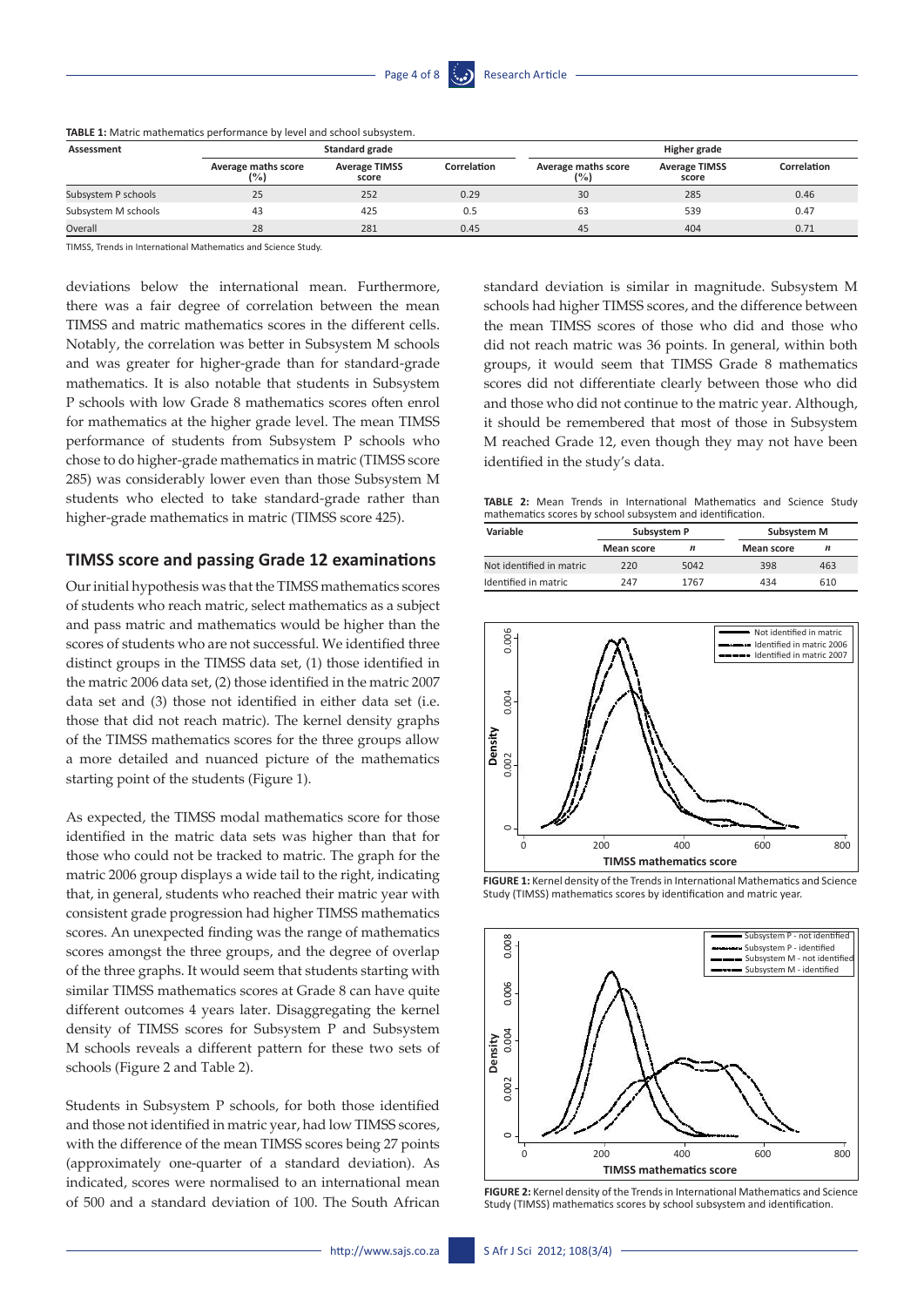The analysis was extended to examine the patterns of TIMSS score for those who 'passed matric' and those who 'did not pass', in Subsystem P and Subsystem M schools (Figure 3). There was a high degree of overlap of the TIMSS scores between those who 'passed matric' and those who 'did not pass matric' in Subsystem P schools. The mean TIMSS scores were extremely low (226) for those who did not pass matric and 261 for those who passed matric. There was thus a small difference of 35 points between the two groups. In the Subsystem M schools, there was a higher degree of differentiation. The mean TIMSS score was 324 for those who did not pass matric and 444 for those who did pass (Table 3). There was thus a sizeable difference of 120 points between the two groups.

To further explore the relationship between TIMSS mathematics scores and those who passed matric, the TIMSS scores of those who passed matric were disaggregated into deciles, and the extent to which students from Subsystem P and Subsystem M schools converted their TIMSS scores to matric passes was examined (Figure 4).

As expected, students in the higher deciles (deciles 8 to 10) of TIMSS scores had higher pass rates than those in the lower deciles. Students in the higher performance deciles from both subsystems converted to matric passes at an almost similar rate. The pass rates of students in the same TIMSS decile (deciles 5 to 7) were different for students from Subsystem P and Subsystem M schools, with students from Subsystem M schools converting to matric passes at a higher rate. Thus students starting with the same mathematics capability in Grade 8, measured by TIMSS score, converted to passing matric at a different rate in Subsystem P and Subsystem M schools. A further point of significance is that two out of every ten students who fell into the lowest four TIMSS mathematics deciles did pass matric.

### **TIMSS scores and matric selection and performance**

We analysed the extent to which TIMSS mathematics scores were associated with the choice of mathematics as a matric subject and the performance in matric mathematics. Firstly, we plotted the kernel density of TIMSS mathematics scores for students identified in the matric data set, according to whether they took mathematics in matric or not (Figure 5); secondly, we plotted a graph of average matric mathematics marks by TIMSS decile positions in order to examine their correlation (Table 4).

The kernel density plots of TIMSS scores of students from Subsystem P and Subsystem M schools who either took or did not take matric mathematics as a subject reflect different patterns of choice. In Subsystem P schools, there was little difference in the prior TIMSS mathematics performance between students who did and students who did not choose mathematics as a matric subject. In contrast, students in Subsystem M schools who took mathematics at matric generally had higher TIMSS mathematics scores in Grade 8 than those who did not continue with mathematics.

As noted in Table 1, matric mathematics performance and TIMSS mathematics performance were low. The relationship between the average matric mathematics mark and TIMSS mathematics scores is illustrated by a plot of these two sets of scores by the TIMSS deciles into which the student scores fall (Figure 6). Although low, the average matric mathematics mark increased in higher TIMSS deciles, and there was a strong correlation between Grade 8 TIMSS and Grade 12 matriculation mathematics performance. Thus the TIMSS Grade 8 mathematics mark strongly correlated with the mathematics performance in Grade 12.

# **Key findings**

We examined the correlation between Grade 8 mathematics performance and the mathematics pathways in high

**TABLE 3:** Mean Trends in International Mathematics and Science Study mathematics score by school subsystem and matric passing.

| Variable                 | Subsystem P       |      |                   | Subsystem M      |  |  |
|--------------------------|-------------------|------|-------------------|------------------|--|--|
|                          | <b>Mean score</b> | n    | <b>Mean score</b> | $\boldsymbol{n}$ |  |  |
| Did not pass matric      | 226               | 529  | 324               | 29               |  |  |
| Passed matric            | 261               | 1066 | 444               | 550              |  |  |
| Not identified in matric | 220               | 5042 | 398               | 463              |  |  |

Should be read in conjunction with Figure 3.



**FIGURE 3:** Kernel density of the Trends in International Mathematics and Science Study (TIMSS) mathematics scores by school subsystem and matric passing.



**FIGURE 4:** Conversion of the Trends in International Mathematics and Science Study (TIMSS) mathematics achievement to matric pass rates by school subsystem and decile of TIMSS scores.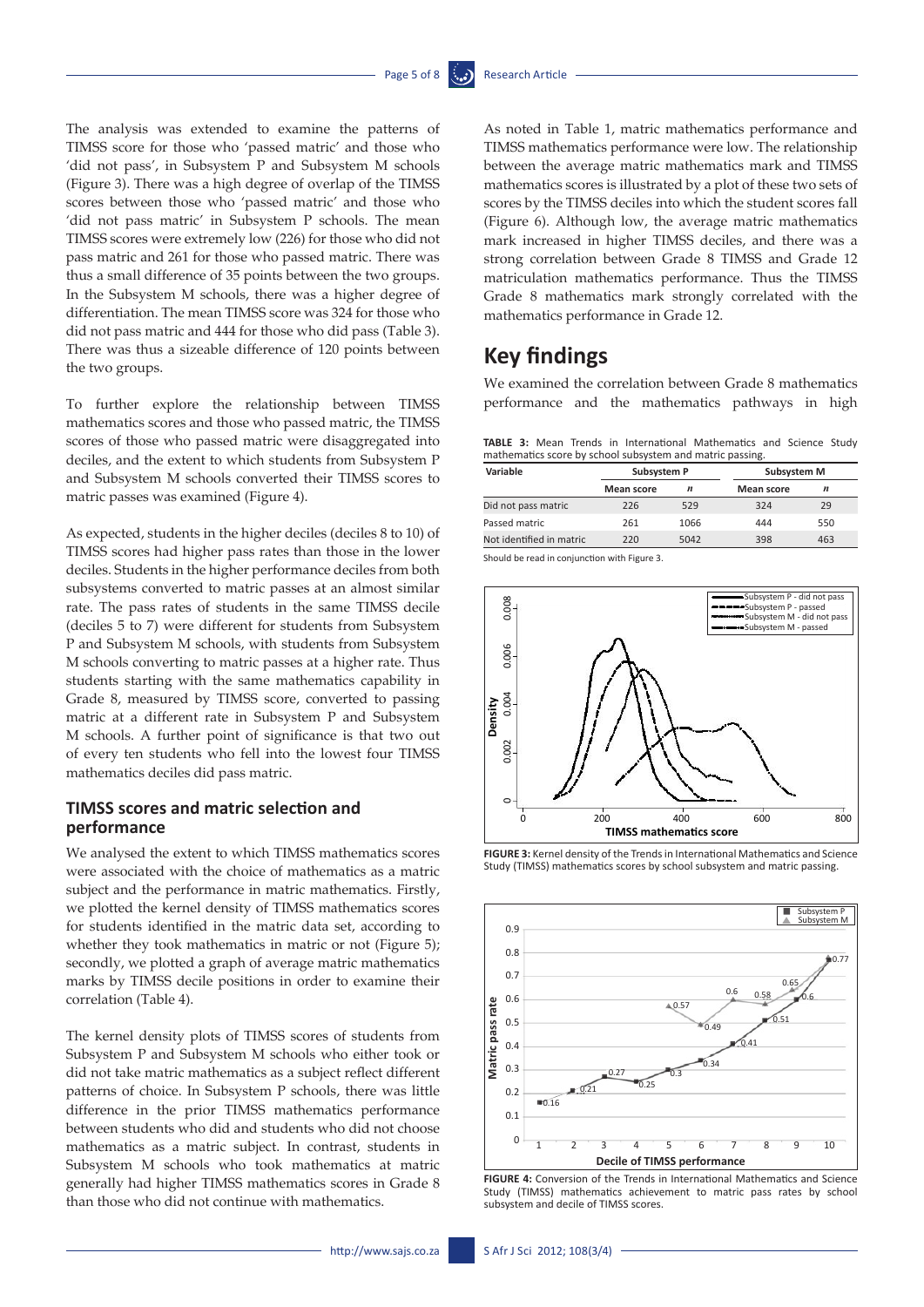schools and performance in Grade 12 examinations. Grade 8 mathematics scores are a good indicator of analytical capabilities, and one would expect that those with higher mathematics scores would have progressed to Grade 12 and achieved success in the Grade 12 examinations. The expectation would also be that their subject choices in the senior secondary level would have included mathematics at the higher-grade levels, and that those with better TIMSS mathematics performance would have achieved higher matric mathematics scores.

The findings of the study indicate, firstly, that educational achievement in South Africa, measured by TIMSS mathematics scores, is extremely low. The participation, performance and progression rates in Subsystem M and Subsystem P are significantly different, with Subsystem M students performing at a higher level than those in Subsystem P.

|  |  |  | <b>TABLE 4:</b> Mean Trends in International Mathematics and Science Study    |  |  |
|--|--|--|-------------------------------------------------------------------------------|--|--|
|  |  |  | mathematics scores by mathematics selection in Grade 12 and school subsystem. |  |  |

| Variable           | Subsystem P       |                  | Subsystem M       |     |  |
|--------------------|-------------------|------------------|-------------------|-----|--|
|                    | <b>Mean score</b> | $\boldsymbol{n}$ | <b>Mean score</b> |     |  |
| Maths not selected | 233               | 596              | 365               | 205 |  |
| Maths selected     | 256               | 1095             | 467               | 392 |  |

Should be read in conjunction with Figure 5.



**FIGURE 5:** Kernel density of the Trends in International Mathematics and Science Study (TIMSS) mathematics scores by school subsystem and mathematics selection in Grade 12.



**FIGURE 6:** Average matric mathematics mark by performance in the Trends in International Mathematics and Science Study (TIMSS), showing 95% confidence intervals.

Secondly, we found that students starting with similar TIMSS Grade 8 mathematical scores may have quite different educational outcomes 4 years later. Grade 8 mathematics scores appear not to predict who will or will not reach matric, although this result may at least partly be attributable to our not being able to successfully identify all those who actually reached matric. However, Grade 8 mathematics scores are a good indicator of who can *pass* matric in Subsystem M schools. For Subsystem P schools, although the higher TIMSS scores can predict who has a higher probability of passing matric examinations, this relationship is not as strong. Students who come to secondary school with high Grade 8 mathematics scores, whether from Subsystems M or P, are able to convert to passing matric. For those in the middle bands of performance, the rate of conversion is different in the two subsystems, with Subsystem M achieving higher rates of conversion than Subsystem P schools. A surprising finding was that, in Subsystem P schools, one in five students (20%) whose TIMSS score was in the lowest four deciles was nevertheless able to convert that low demonstrated capability into passing matric.

Thirdly, for Subsystem M schools, TIMSS Grade 8 scores are a good sorter for the choice of matric mathematics as a subject, but, for the majority in Subsystem P schools, the subject choice of mathematics has little to do with earlier mathematics performance in TIMSS. Many students with weak TIMSS scores have high aspirations for participation and performance in mathematics, and, even with low scores, register for higher-grade rather than for standard-grade mathematics.

Lastly, there is a high correlation between the mean Grade 8 mathematics score and the matric mathematics scores, with this correlation being higher in Subsystem M schools than in Subsystem P schools. Students with higher Grade 8 mathematics performance scores tend to achieve success in matric mathematics. However, it would seem that for students who have low mathematics scores in Grade 8, schooling cannot provide the necessary inputs to overcome their low mathematics scores achieved in earlier grades and cannot improve their mathematical competencies.

# **Conclusion: Talking back to theory and policy**

In our unequal, low performing educational system, Grade 8 mathematics performance predicts Grade 12 mathematics performance for all students. Across the two subsystems, Grade 8 performance does not predict equally strongly who will or will not reach matric. The two subsystems also behave differently with respect to mathematics subject selection and passing the matriculation examination. In Subsystem P, selection of mathematics for further study is not influenced by earlier mathematics performance, whilst in Subsystem M students with higher TIMSS scores select mathematics to study further. For students from schools historically serving middle-class households, Grade 8 mathematics performance is strongly correlated to passing matric; however, Grade 8 mathematics performance is poorly correlated with passing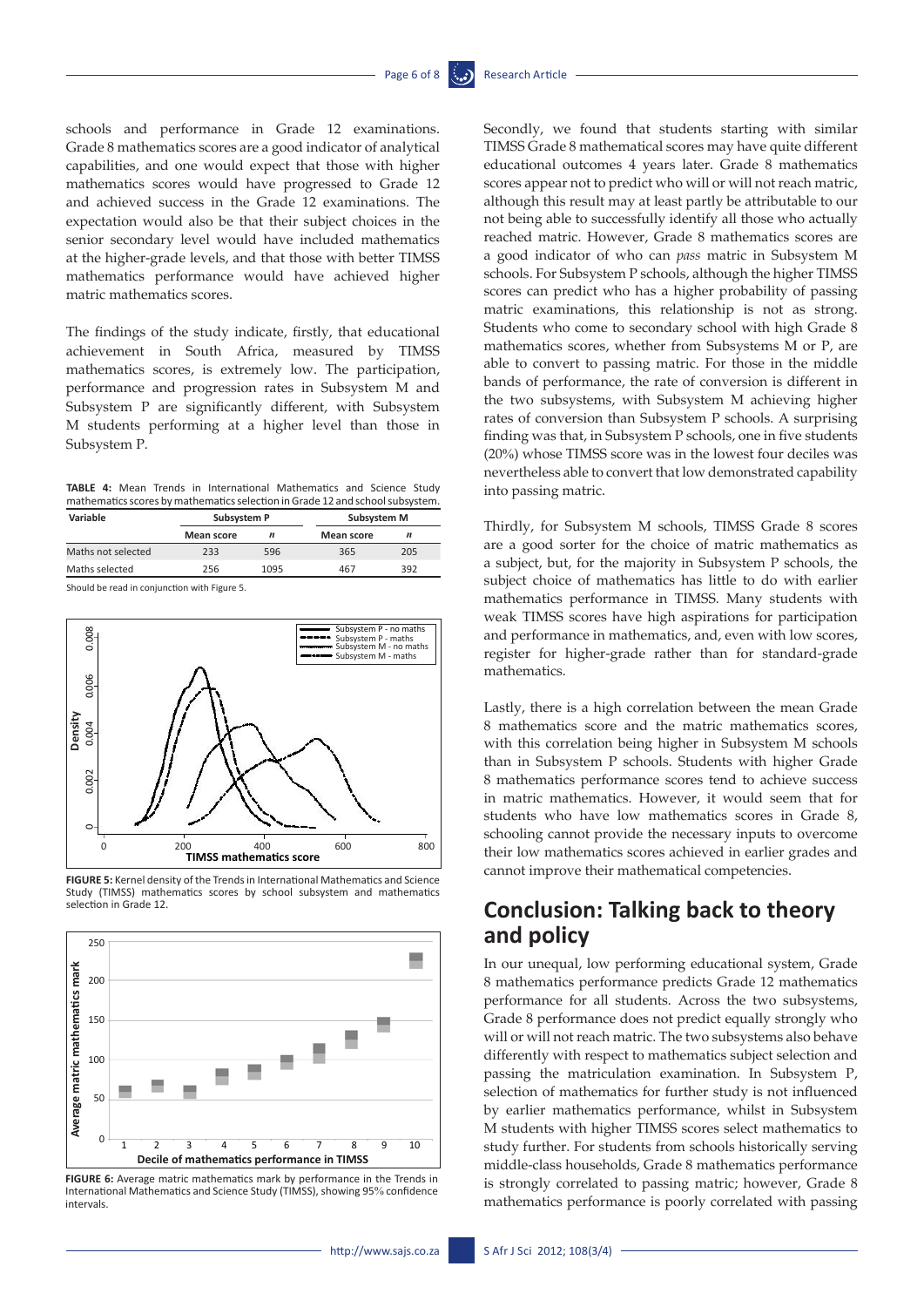matric in students from lower-resourced schools situated in poorer areas and serving poorer students.

The strong relationship between Grade 8 and Grade 12 mathematics scores corroborates findings in the literature that earlier mathematics performance and strong foundational knowledge form the base for subsequent learning. Analytical skills in mathematics need to be built up from the early years. Mathematical knowledge is hierarchical in nature, and strong prior knowledge is therefore critical for conceptual development. The acquisition of these capabilities is shaped in the early years by the nature and quality of interactions in the home and community, and by the quality of inputs from the school.

In Subsystem P, the progression from Grade 8 to Grade 12 does not fit the expected pattern, that is, that those with high Grade 8 mathematics scores will reach and pass matric and those with lower mathematics scores may not do so. Students starting with similar mathematics scores at the Grade 8 level may have different educational outcomes 4 years later. The reason why students with low TIMSS mathematics scores from poorer schools pass at matric level may be that TIMSS mathematics scores are not an adequate indicator of requirements for passing matric, or that students with weaker mathematics background are nonetheless successful in passing matric because of better performance in other subjects. Educational investments made post Grade 8 may enable students to improve their performance in subjects besides mathematics, and to pass matric despite failing mathematics.

The pathways of students post Grade 8 in Subsystem P schools, that is, whether or not they select mathematics as a subject, shows that there is little relationship between demonstrated ability and choice of subjects. Students do not seem to be using information about their prowess in mathematics to make appropriate subject choices, perhaps because they do not receive enough accurate feedback at school about their mathematics performance.

The policy implication from these findings is that raising the mathematics scores at Grade 12 requires raising the scores at Grade 8. Extrapolating from this, and linking to the literature on cognitive development, we need to raise the mathematics and numeracy scores in the earlier years of schooling. High levels of attention paid to the early years of learning (reception year and foundation phase) for children from environments of lower household and parental resources would contribute to breaking the cycle of poor academic performance. Without this, both the background and school will continue to let the children down and the reproduction of inequality will continue. Students must know and understand earlier concepts; only when they do understand these early concepts, will they progress. We have shown that by the time students reach the secondary level, it is too late to significantly improve matric mathematics performance.

Ideally, the study would have used data of cognitive scores from the early years and tracked the cohort to later years,

but as the only available cohort cognitive performance data is for Grades 8 and 12, only the relationship between Grades 8 and 12 could be examined. How cognitive development is shaped, in mathematics and in other subjects, can be assisted by panel studies research, by collecting data from the earlier years of schooling, and by paying greater attention to obtaining cognitive data. These issues should therefore be on the education research agenda for future studies.

# **Acknowledgements Competing interests**

We declare that we have no financial or personal relationships which may have inappropriately influenced us in writing this article.

#### **Authors' contributions**

V.R. was the principal author and conceptualised the study with S.v.d.B. S.v.d.B. provided econometric input and contributed to the writing of the manuscript. D.J.v.R. was involved in data construction, analysis and econometric input. S.T. provided data support, econometric input and assistance with analysis.

### **References**

- 1. Mbeki T. Address of the President of South Africa, Thabo Mbeki, at the second joint sitting of the third democratic parliament, Cape Town. Speech delivered in Cape Town. 2005 February 11.
- 2. Organisation for Economic Co-operation and Development (OECD). Review of national policies for education: South Africa. Paris: OECD; 2008.
- 3. Reddy V. State of mathematics and science education: Schools are not equal. Perspect Educ. 2005;23(3):125–138.
- 4. Reddy V. Mathematics and science achievement at South African schools in TIMSS 2003. Pretoria: HSRC Press; 2006.
- 5. Van der Berg S. Apartheid's enduring legacy: Inequalities in education. J Afr Econ. 2007;16(5):849–880. <http://dx.doi.org/10.1093/jae/ejm017>
- 6. Fleisch B. Primary education in crisis: Why South African schoolchildren underachieve in reading and mathematics. Cape Town: Juta & Co; 2008.
- 7. Simmons J, Alexander L. The determinants of school achievement in developing countries: A review of the research. Econ Dev Cult Change. 1978;26(2):341–357. <http://dx.doi.org/10.1086/451019>
- 8. Fuller B. What school factors raise achievements in the third world? Rev Educ Res. 1987;57(3):255–292.<http://dx.doi.org/10.3102/00346543057003255>
- 9. Van der Berg S, Louw M. South African student performance in regional context. In: Bloch G, Chisholm L, Fleisch B, Mabizela M, editors. Investment<br>choices for South African education. Johannesburg: Wits University Press 2008; p.49-69.
- 10. Bhorat H, Oosthuizen M. Determinants of Grade 12 pass rates in the postapartheid South African schooling system. J Afr Econ. 2008;18(4):634–666. <http://dx.doi.org/10.1093/jae/ejn027>
- 11. Heyneman SP, Loxley WA. The effect of primary school quality on academic achievement across twenty-nine high and low-income countries.<br>Am J Sociol. 1983;88(6):1162–1194.<http://dx.doi.org/10.1086/227799>
- 12. Glewwe P, Grosh M, Jacoby H, Lockheed M. An eclectic approach to estimating the determinants of achievements in Jamaican primary education. World Bank Econ Rev. 1995;9(2):231–258. [http://dx.doi.](http://dx.doi.org/10.1093/wber/9.2.231) org/10.1093/wber/9.2.23
- 13. Thrupp M. Recent school effectiveness counter-critiques: Problems and possibilities. Brit Educ Res J. 2001;27(4):443–457. [http://dx.doi.](http://dx.doi.org/10.1080/01411920120071452) [org/10.1080/01411920120071452](http://dx.doi.org/10.1080/01411920120071452)
- 14. Lee VE, Zuze TL, Ross KN. School effectiveness in 14 sub-Saharan African countries: Links with 6th graders' reading achievement. Stud Educ Eval. 2005;31:207–246. <http://dx.doi.org/10.1016/j.stueduc.2005.05.011>
- 15. United Nations Educational, Scientific and Cultural Organization (UNESCO). Education for all, the quality imperative, EFA global monitoring report 2005. Paris: UNESCO; 2004.
- 16. Luyten H, Visscher A, Witziers B. School effectiveness research:<br>From a review of criticisms to recommendations for further<br>development. Sch Eff Sch Improv. 2005;16(3):249–279. [http://dx.doi.](http://dx.doi.org/10.1080/09243450500114884)<br>org/10.1080/0924345050011